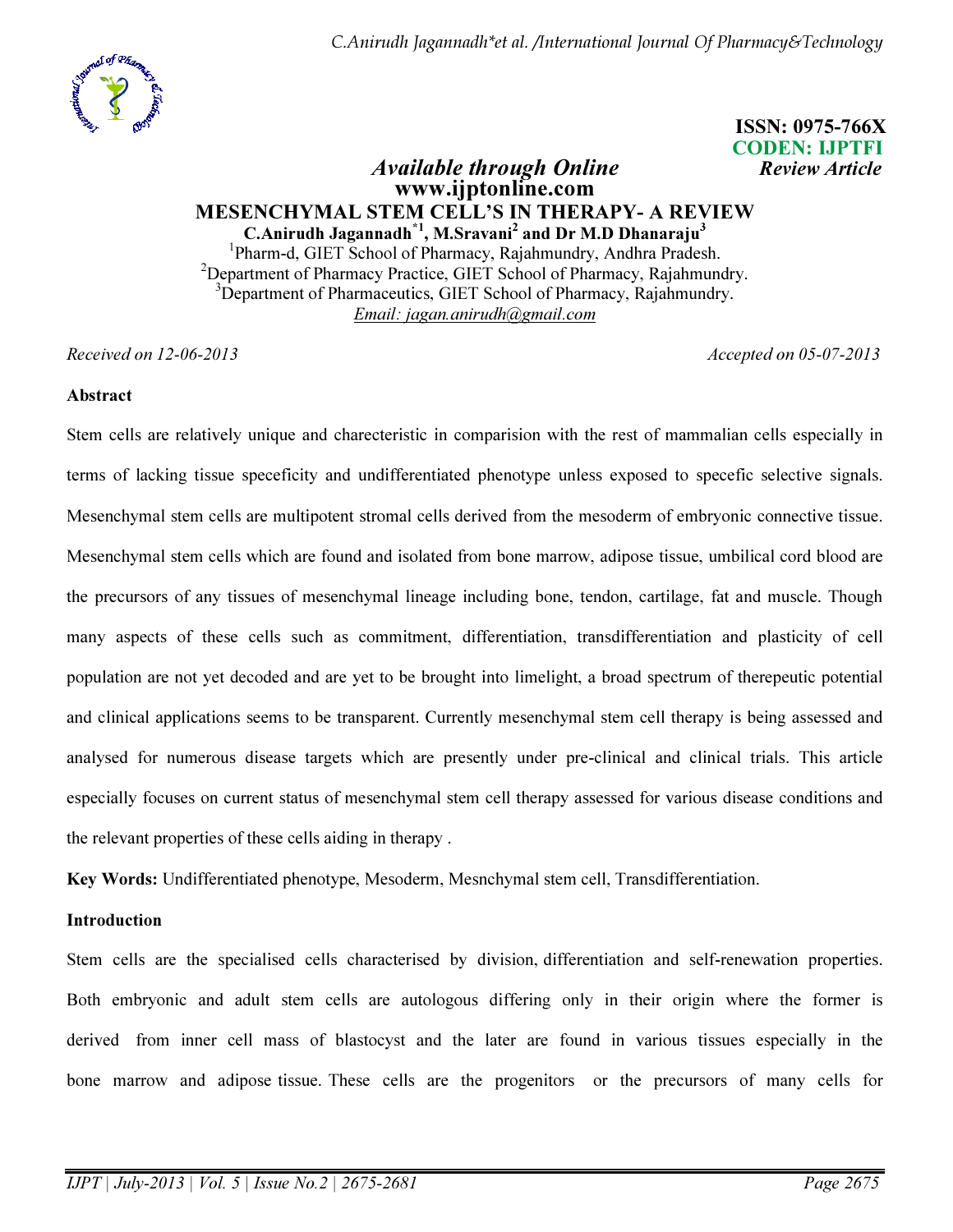Mesenchymal stem cells are a type of stem cells which are multipotent in nature and can divide and differentiate into any cell of mesenchymal lineage including chondrocytes, osteoblasts, adipocytes[2] . This phenomenon can be implicated for therepeutic potential of mesenchymal stem cells in repair and regeneration of above tissues as well as their associated disease conditions . Morphologically these cells are constituted of small cell bodies with a large nucleus and a prominent nucleolus . Though rigorous study is still required, this therapy is found to be effective and safe for multitude of disease conditions such as osteoarthritis , myocardial - -infarction , muscular dystrophy , lung fibrosis , spine fusion , craniotomy defect , segmental bone defect , tendon defect , meniscus , large bone defect , osteogenesis imperfecta , severe idiopathic aplastic anemia and many more.

Up-to-date information clearly implies the applications of mesenchymal stem cells in therapy of many acute and chronic disease conditions. But a lot more studies must be performed to understand and obtain the pharmacological and toxicological data.



**Figure 1/1 [19]**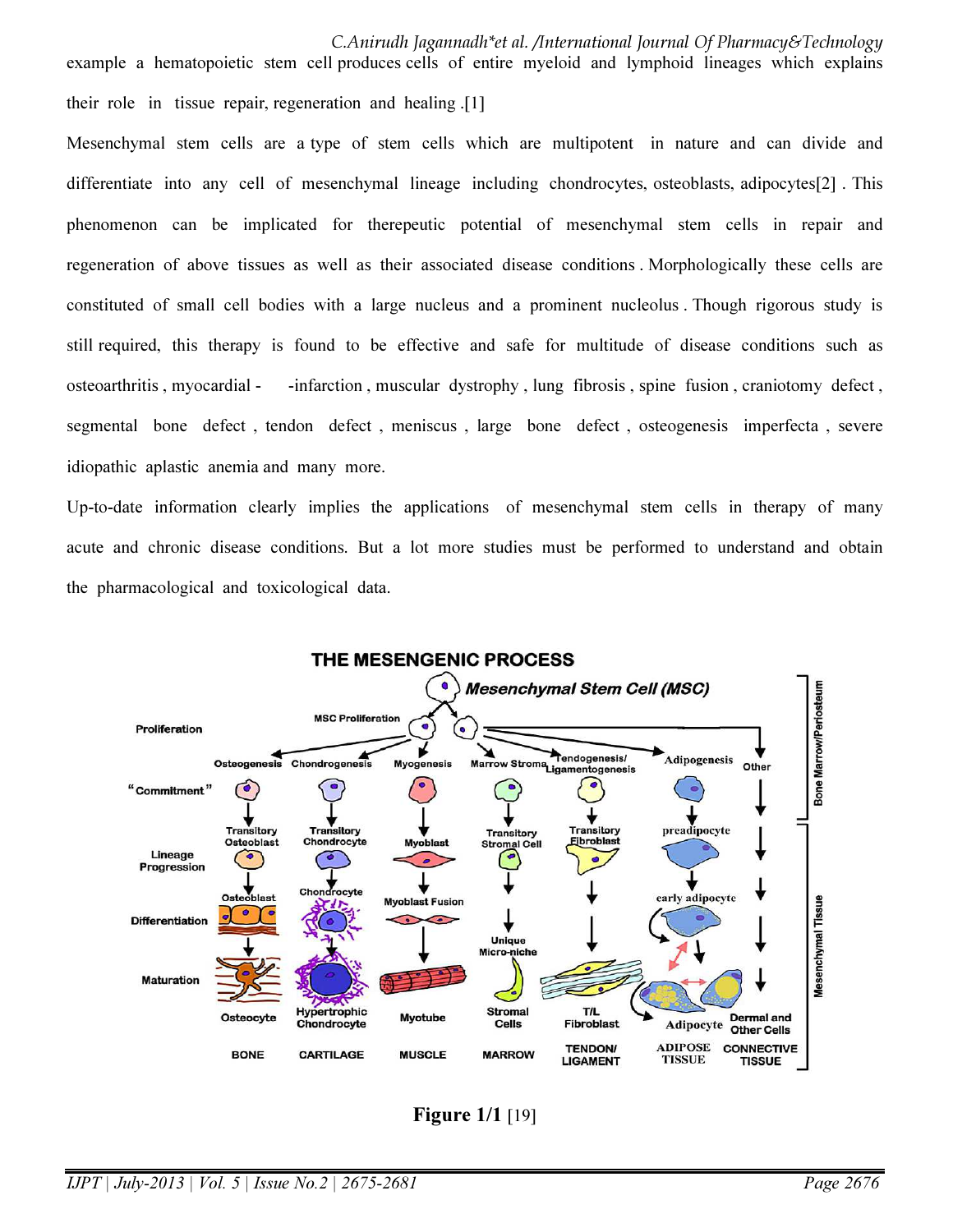#### Source and Isolation

Primitive MSCs ( mesenchymal stem cells ) are generally obtained from Wharton's jelly (umbilical cord tissue ) and umbilical cord blood. Hence preservation of umbilical cord (personal banking) after birth is being followed in the present days due to its rich source of pluripotent stem cells which can be used for autologous transplantation procedures in future whenever required[3].

Developing tooth bud of the mandibular third molar is an extremely rich source of MSCs particularly obtained within 10 years of age priror to complete calcification[4].

Adult MSCs are obtained and isolated from aspirated bone marrow and adipose tissue . Density of MSCs is usually around 500 times more in adipose tissue to that of bone marrow[5].

#### **Properties**

The two properties of MSCs which are of prime importance are ,

 $\triangleright$  Repairative.

 $\triangleright$  Hypoimmunogenic or immunosuppresive.

Repair and healing are generally the inborn properties of any stem cells based upon their relative potency i.e they might be totipotent, pluripotent , multipotent or unipotent . Whereas the hypoimmunogenic property was confirmed based on several studies[6].

### Applications in Therapy

Stem cell therapy is the transplantation of autologous or allogenic stem cell into patient either by surgical means or by systemic infusion. Here are some disease conditions for which MSCs therapy is being applied and investigated:

In regeneration of infarcted myocardium: Delivery of bone marrow MSCs in the infract zone of patients suffering from myocardial infarction suggested healing of the infract and the suburban myocardial tissue. The practical utility of this approach was demonstrated by stamm et al. Suggested mechanisms of regeneration were, connective tissue remodelling that forms the chronic scarring , neovascularisation and paracrine effects. However further clinical studies were required and dose escalation studies were yet to be performed to ensure myocardial safety[7][8].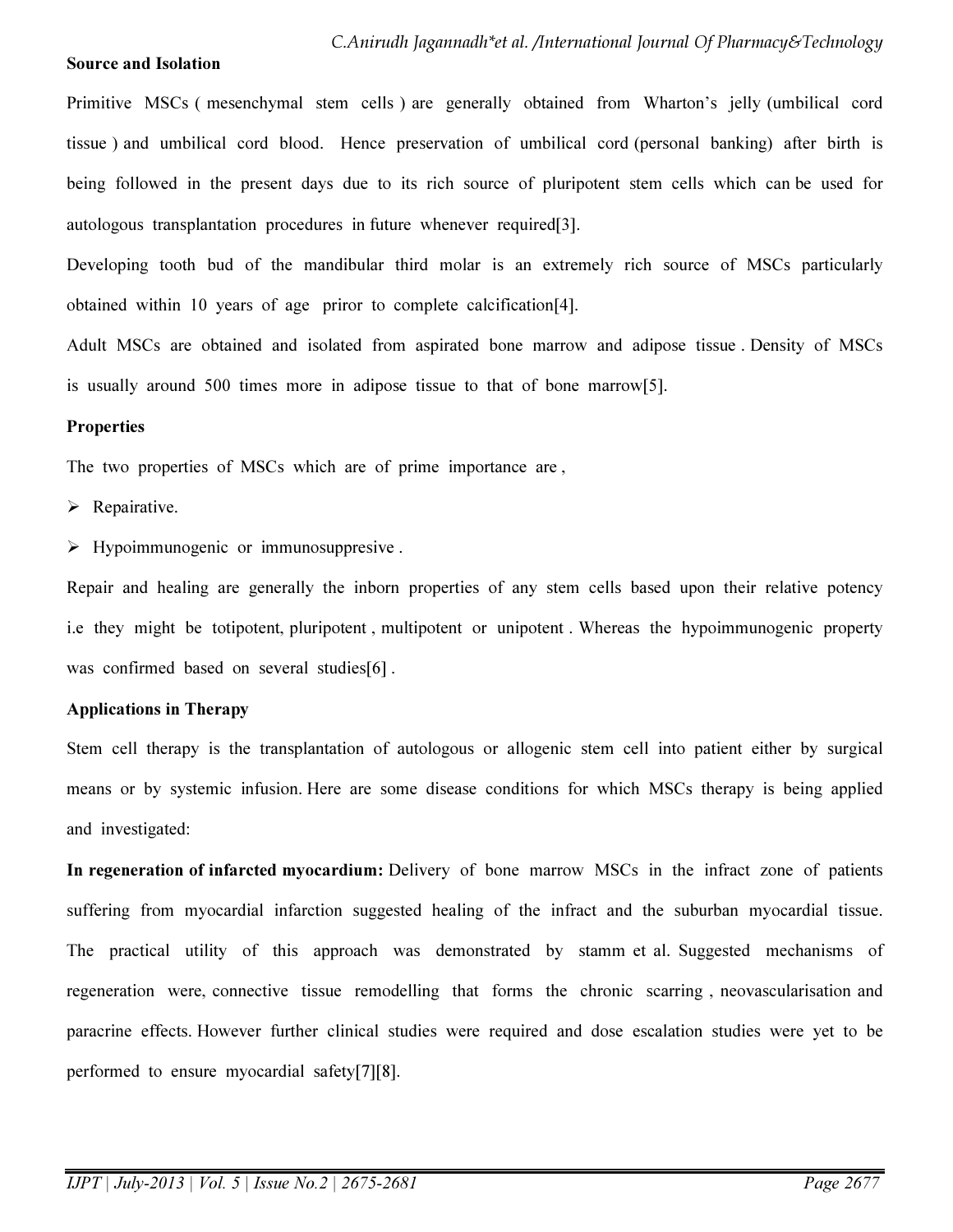#### In Bleomycin induced lung injury

Pulmonary fibrosis is the most serious complication of anticancer, glycopeptide antibiotic bleomycin which is mostly used to treat hodkins lymphoma and testicular cancer . Bleomycin induced inflammation and fibrosis causes acute respiratory distress syndrome characterised by significant loss of lung tissue leading to altered pulmonary physiology, causing significant morbidity and mortality. Augmenting lung tissue repair by MSCs might be the key for advancement in treatment for this condition. Yuben moodley et al demonstrated the use of human umbilical cord MSCs isolated from Wharton's jelly on bleomycin induced lung injured mice and found that uMSCs have antifibrotic property. The infusion of uMSCs was given and traced over the interval of 7 , 14 and 28 days respectively and was observed that the cells were especially localised only at the sites of injury or fibrosis but not at the regions of healthy tissue. Moreover there was reduced inflammation and inhibiton of expression of transforming growth factor-β , proinflammatory cytokines , interferon-γ and tumor necrosis factor-α. These changes were also followed by significant reduction in collagen concentration. Similarly Mauricio rojas et al determined the use of bone marrow derived MSCs in repair of lung injury[9][10].

#### IN CNS repair and reconstitution

MSCs can also be indirectly applied for autologous neuroreplacement therapies. Generation of neural stem cell like cells using bone marrow derived human mesenchymal stem cells was demonstrated by Fox et al . These NSC-like cells are capable of proliferating into different cells such as neurons , oligidentrocytes and so on and also express neural markers. This property of hMSCs derived NSC-like cells can be applied for treatment of cerebral palsy in repair and reconstitution of cerebral tissue to limit and reverse the motor impairement. Though still at baseline MSCs were found to be effective in treatment of parkinsons disease. This phenomenon was explained by Takuya Hayashi et al who performed autologous engraftment of A9 dopaminergic neuron-like cells induced from MSCs in hemiparkinsonian macaques and found improvement and of motor function followed by restoration of neurons at the site of engrafted striatum. Bone marrow derived MSCs when engrafted at the zone of traumatic region in spinal cord with schwann differentiating factor shown significant increase in brain derived neutrophic factor and vascular endothelial growth factor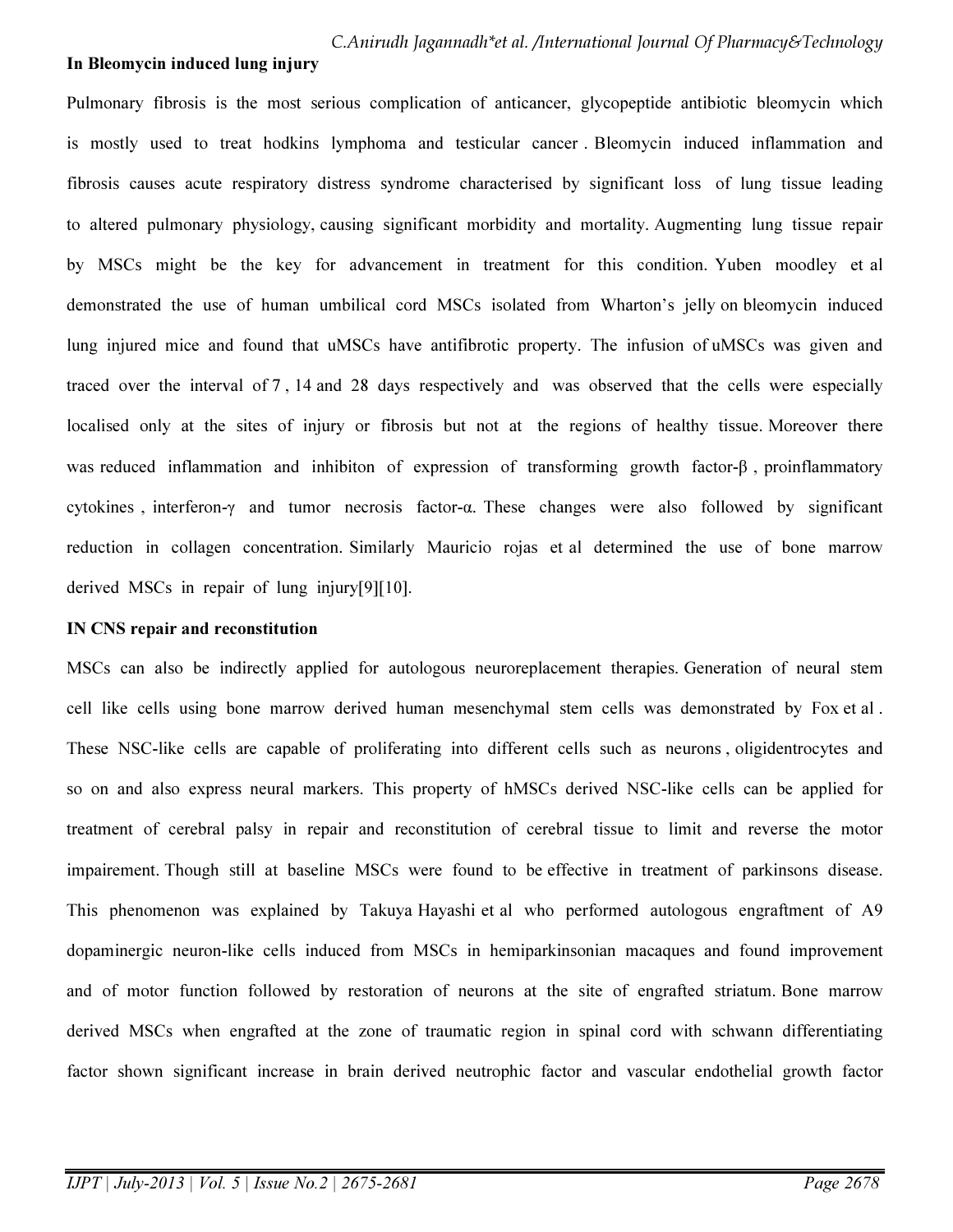C.Anirudh Jagannadh\*et al. /International Journal Of Pharmacy&Technology in-vitro , this growth promoting and neuroprotective effect was depicted in cervical spinal cord injured mice by Novikova LN et al[11][12][13].

#### IN Alloantigen tolerance

Graft-versus-host disease is the most common manifestation associated with allogenic hematopoietic stem cell transplantation causing significant mortality in children. Bone marrow and adipose tissue derived MSCs were showing promising performance of immune tolerance specefically by inhibiting T-cell proliferation invitro. Currently these studies are in phase-2 clinical trials. These might drastically minimise mortality due to graft rejection and are also an alternative for steroid resistant transplantations . *PROCHYMAL* is the first MSC preparation developed by Osiris therapeutics inc. On september  $28<sup>th</sup> 2012$  was licensed for treatment of acute graft-versus-host disease in Canada and New Zealand. It was categoerised as an orphan drug and is yet to gain world wide acceptance and approval  $[14][15][16]$ .

#### In articular cartilage repair

MSCs effeciently differentiate into bone , muscle , cartilage and adipose tissue. These cell lineages were successfully implemented in animal models and found to regenerate articular carilage. Percutaneous introduction of MSCs were found to be highly effecient in articular cartilage repair[17[18].

### **Conclusions**

Although a lot of research and multitude of clinical trials are yet to be carried on , a superficial understanding clearly implicates the indefinite breakthroughs of MSCs in the field of medicine and health. Applications of MSCs are not confined only to a single branch and can bring a tremendous change in the fields of cardiology , orthopedic , neurology and many others either directly or indirectly.

#### References

- 1. Hans R. Schöler (2007). "The Potential of Stem Cells: An Inventory". In Nikolaus Knoepffler, Dagmar Schipanski, and Stefan Lorenz Sorgner.
- 2. Mitalipov S, Wolf D (2009). "Totipotency, pluripotency and nuclear reprogramming". *Adv. Biochem. Eng. Biotechnol*. Advances in Biochemical Engineering/Biotechnology 114: 185–99. doi:10.1007/10\_2008\_45. ISBN 978-3-540-88805-5. PMC 2752493. PMID 19343304.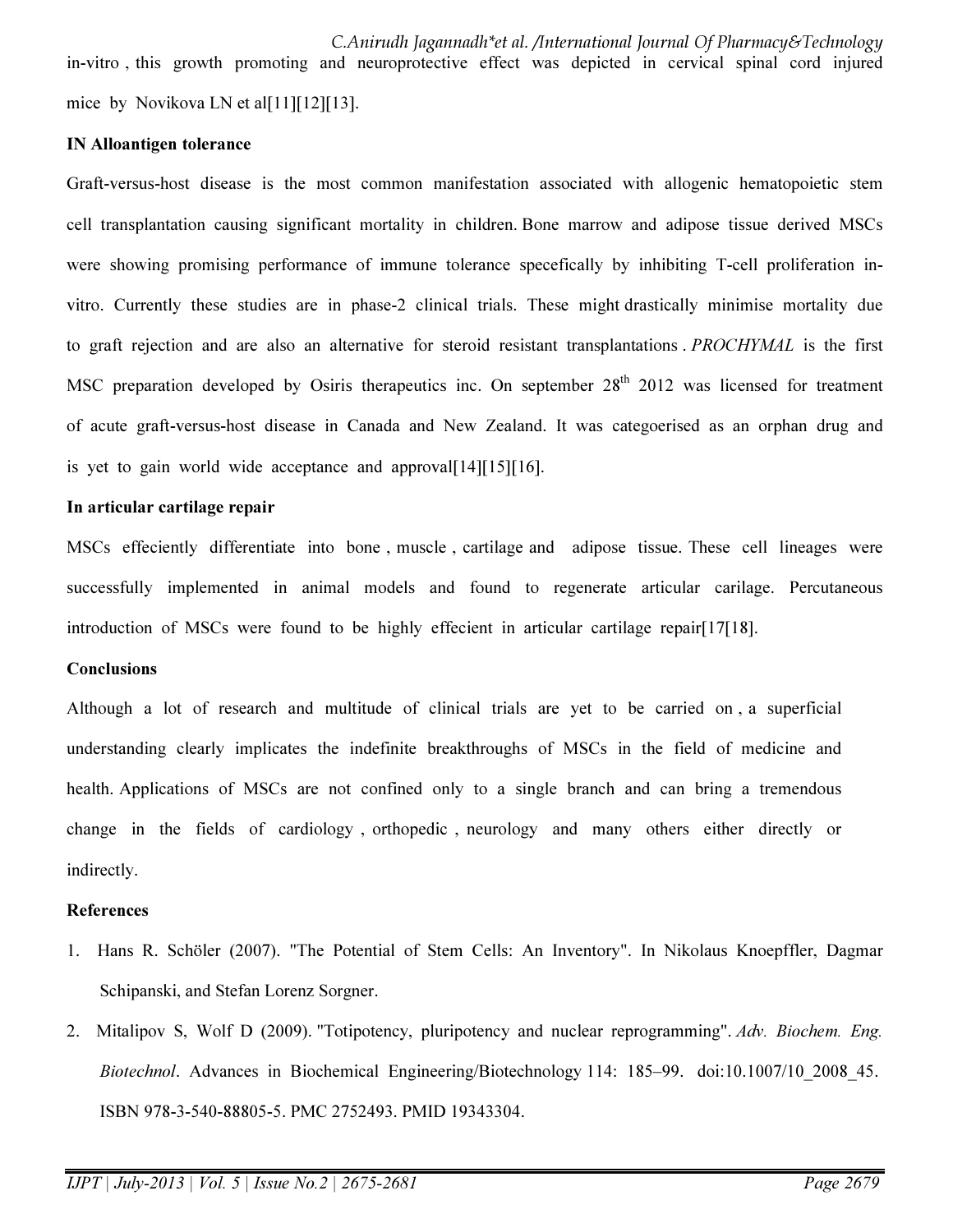- C.Anirudh Jagannadh\*et al. /International Journal Of Pharmacy&Technology 3. Anastasia Petsa, Sofia Gargani et al, Effectiveness of protocol for the isolation of Wharton's Jelly stem cells in large-scale applications In Vitro Cellular & Developmental Biology - Animal December 2009, Volume 45, Issue 10, pp 573-576 .
- 4. Etsuko Ikeda<sup>,</sup> Kiyohito Yagi et al, Multipotent cells from the human third molar: feasibility of cell-based therapy for liver disease, Volume 76, Issue 5, June 2008, Pages 495–505.
- 5. Susanne Kern ,Hermann Eichler et al, Comparative Analysis of Mesenchymal Stem Cells from Bone Marrow, Umbilical Cord Blood, or Adipose Tissue Volume 24, Issue 5, pages 1294–1301, May 2006.
- 6. Amit Goren, Nitsan Dahan et al , encapsulated human mesenchymal stem cells: a unique hypoimmunogenic platform for long term cellular therapy January 2010The FASEB Journalvol. 24 no. 1 22-31.
- 7. GEORGIOS PAXINOS,DEMOSTHENES KATRITSIS et al , Autologous Stem Cell Transplantation for Regeneration of Infarcted Myocardium: Clinical Trials.
- 8. Murry CE, Reinecke H, Pabon LM. Regeneration gaps: ob-servations on stem cells and cardiac repair. J Am Coll Cardi-ol. 2006; 47: 1777-1785.
- 9. Yuben Moodley, Daniel Atienza et al, Human Umbilical Cord Mesenchymal Stem Cells Reduce Fibrosis of Bleomycin-Induced Lung Injury.
- 10. Ware LB, Matthay MA et al . The acute respiratory distress syndrome. N Engl J Med.2000;342:1334– 1349. [PubMed].
- 11. CHEN Gang, HU Yan-rong et al, Functional recovery following traumatic spinal cord injury mediated by a unique polymer scaffold seeded with neural stem cells and Schwann cells.
- 12. Hill CE, Proschel C, Noble M, et al. Acute transplantation of glial-restricted precursor cells into sp inal cord contusion injuries: survival, differentiation, and effects onlesion environment and axonal regeneration. Exp Neurol 2004; 190: 289-310.
- 13. Novikova LN, Brohlin M , Neuroprotective and growth-promoting effects of bone marrow stromal cells after cervical spinal cord injury in adult rats.
- 14. Jennifer M Ryan , Frank P Barry , Mesenchymal stem cells avoid allogeneic rejection.
- 15. Jorgensen C, Djouad F, Apparailly F, Noel D: Engineering mesenchymal stem cells for immunotherapy.*Gene Ther* 2003, 10:928-931.